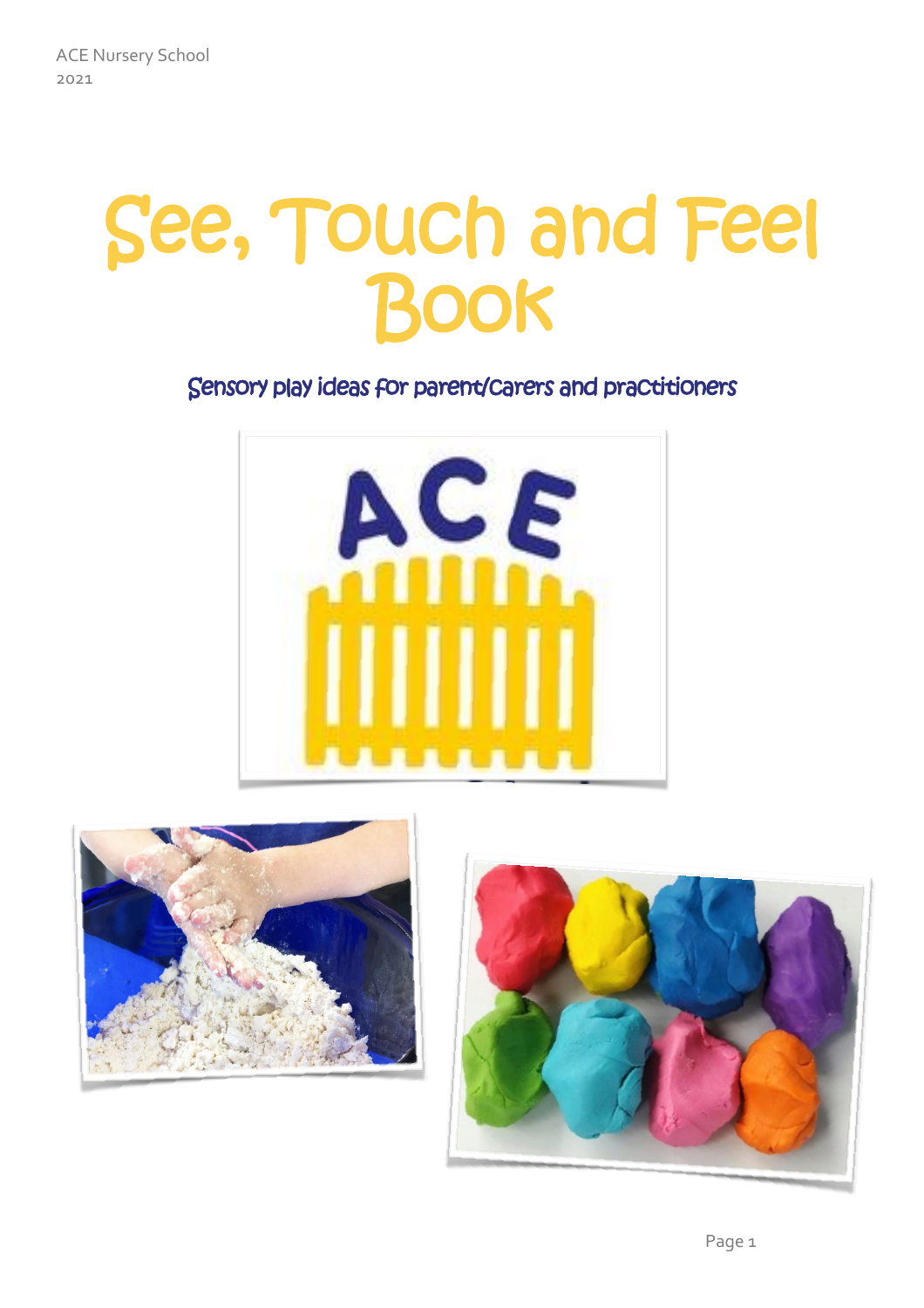

#### Page Number

| Cloud Dough    | 3              |
|----------------|----------------|
| Gloop          | $\overline{4}$ |
| Ice            | $5$ and $6$    |
| Junk Modelling | 7              |
| Mud            | $8$ and $9$    |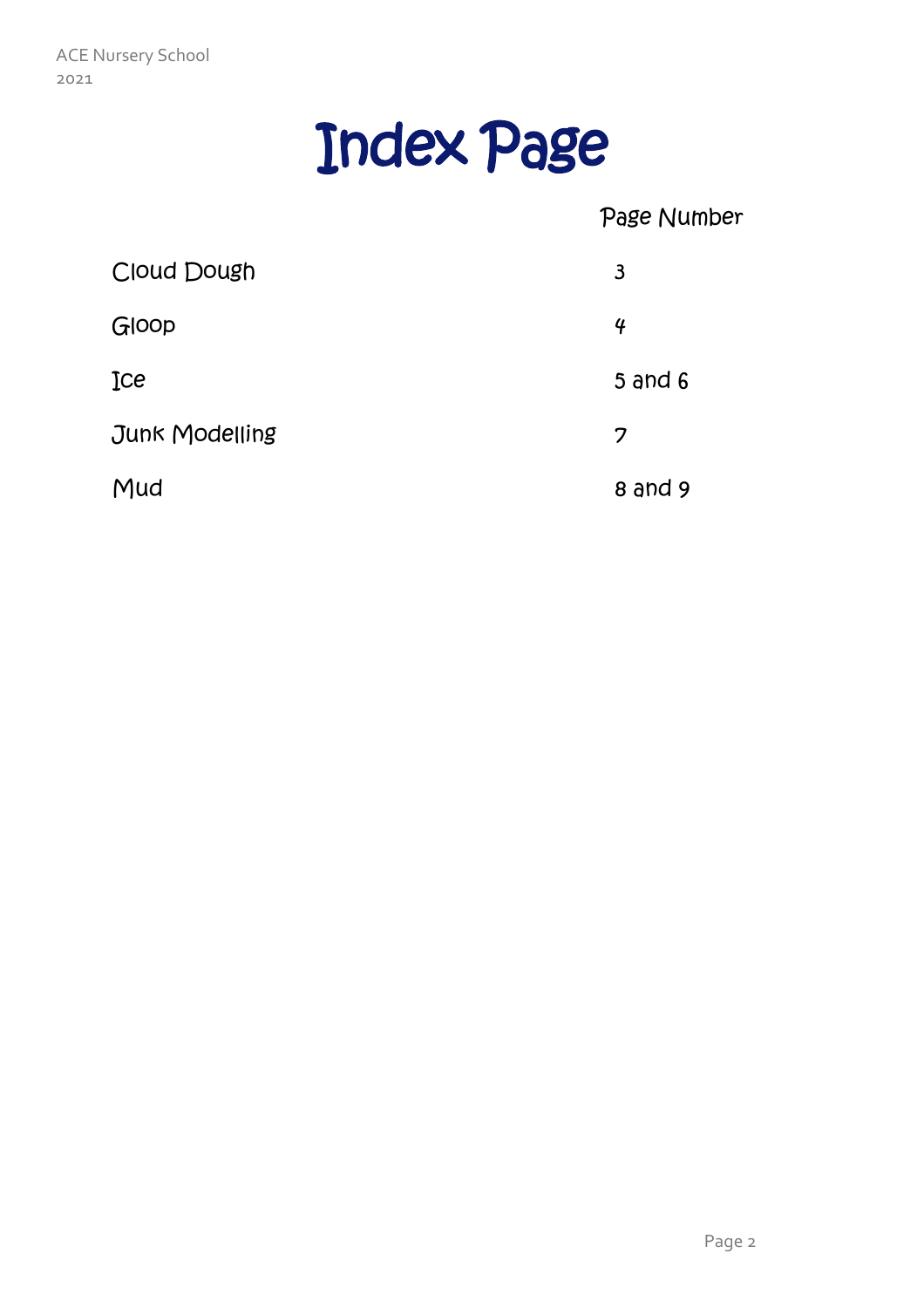### Cloud Dough

#### To make the dough:

- 1 cup baby oil
- 8 cups flour

Simply add the baby oil to 8 cups of flour in a big bowl and stir well.

#### Hints:

 Add some grated coloured chalk or powder paint to the mixture.



- Experiment adding liquid food colouring… what happens?
- Set out some bowls, scoops and moulds for the children to explore.
- Introduce small world toys to play with.

Encourage your child to explore the cloud dough using their hands, natural resources, bowls and scoops etc. Try an experiment by adding liquid food colouring. You will discover that mixing the liquid food colouring into the cloud dough will not create a bright colour… instead the children will end up with colourful hands!

Words to use: squeeze, shape, snow, pinch, soft, feel, light, sticky, white, fluffy

Please supervise your children to make sure they don't put it in their mouths.

#### Links to the Early Years Foundation Stage (EYFS):

Physical Development, Expressive Art and Design, Communication and Language, Personal, Social and Emotional Development and Mathematics.

|                                             | Characteristics of Effective Learning (tick appropriate description) |                                           |
|---------------------------------------------|----------------------------------------------------------------------|-------------------------------------------|
| Playing and exploring – engagement          | Active Learning – motivation                                         | Creating and thinking critically          |
| * Finding out and exploring $\checkmark$    | * Being involved and concentrating $\sqrt{}$                         | * Having their own ideas $\checkmark$     |
| * Playing with what they know               | * Keeping trying                                                     | * Making links $\checkmark$               |
| * Being willing to 'have a go' $\checkmark$ | * Enjoying achieving what they set out to do                         | * Choosing ways to do things $\checkmark$ |
|                                             |                                                                      |                                           |

#### of Effective Learning (tick annonriate description)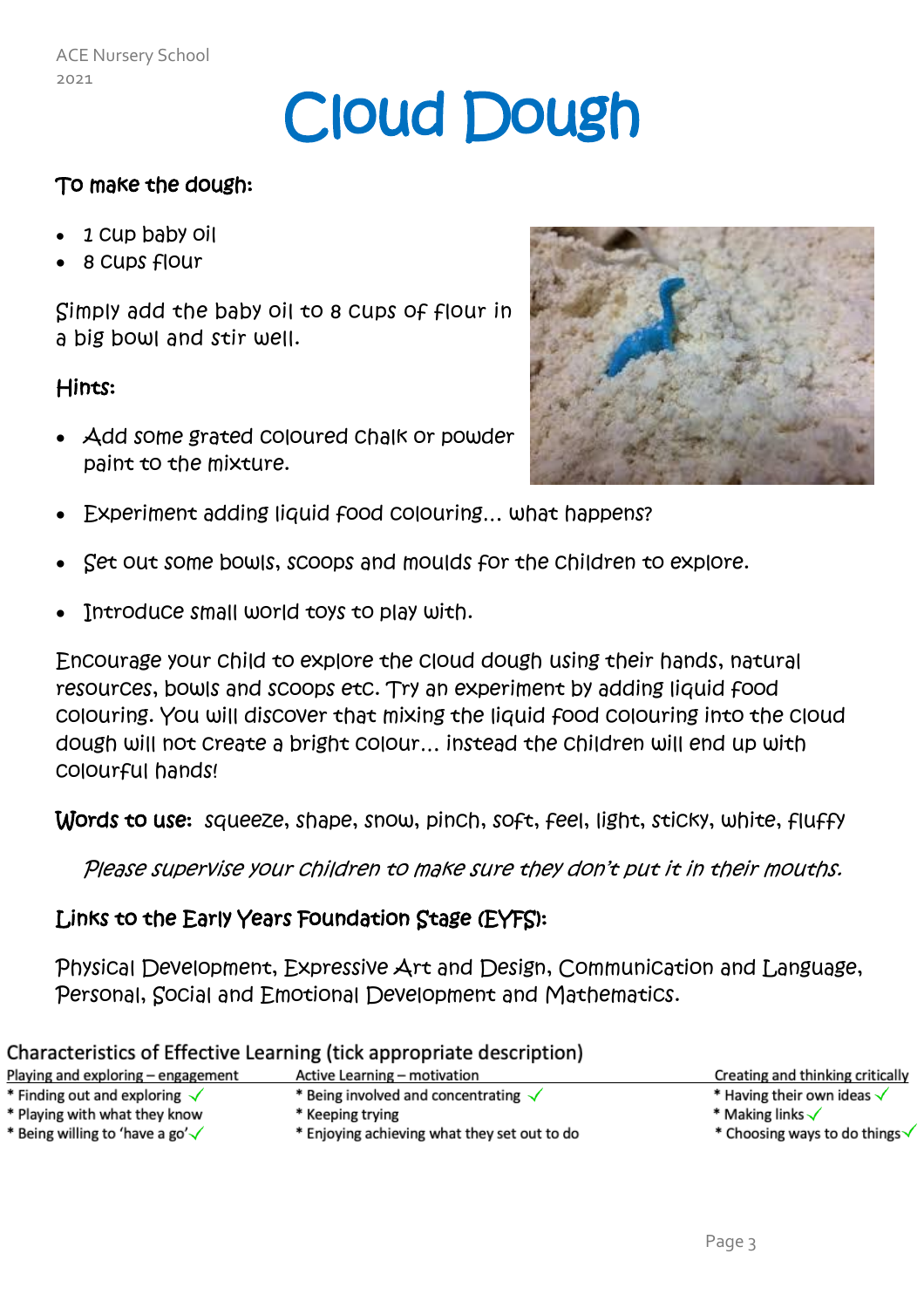### Gloop

#### What you will need:

- A large bowl
- Two big spoons
- 2 cups of cornflour
- 1 Cup of water
- Food colouring (optional)
- Apron or clothes you don't mind getting messy
- Newspaper to protect the floor if playing inside.

#### What to do:



- 1. Place the cornflour into a large container and add a few drops of colouring into the centre (colouring is optional).
- 2. Mix the water into the cornflour and colouring (it will take some time to mix together). Encourage your child to play with the gloop before it is mixed. Gloop is a fascinating, curious substance that feels like both a liquid and a solid - ask your child questions like… What does it feel like?

Words to use: squeeze, shape, stir, mix, solid, liquid, pour, melt, mould, hold, collapse, drip, roll

Please supervise your children to make sure they don't put it in their mouths.

#### Hints:

- Try adding a few drops of food colouring to the mixture
- Offer resources to extend play e.g. teaspoons, yoghurt pots, small world toys

#### Links to the Early Years Foundation Stage (EYFS):

 Physical Development, Expressive Art and Design, Communication and Language, Personal, Social and Emotional Development.

|                                    | Sharasteristics of Engerica Economic (tion appropriate accentation) |                                  |
|------------------------------------|---------------------------------------------------------------------|----------------------------------|
| Playing and exploring – engagement | Active Learning – motivation                                        | Creating and thinking critically |
| * Finding out and exploring        | * Being involved and concentrating                                  | * Having their own ideas         |
| * Playing with what they know      | * Keeping trying                                                    | * Making links                   |
| * Being willing to 'have a go'     | * Enjoying achieving what they set out to do                        | * Choosing ways to do things     |

#### Characteristics of Effective Learning (tick appropriate description)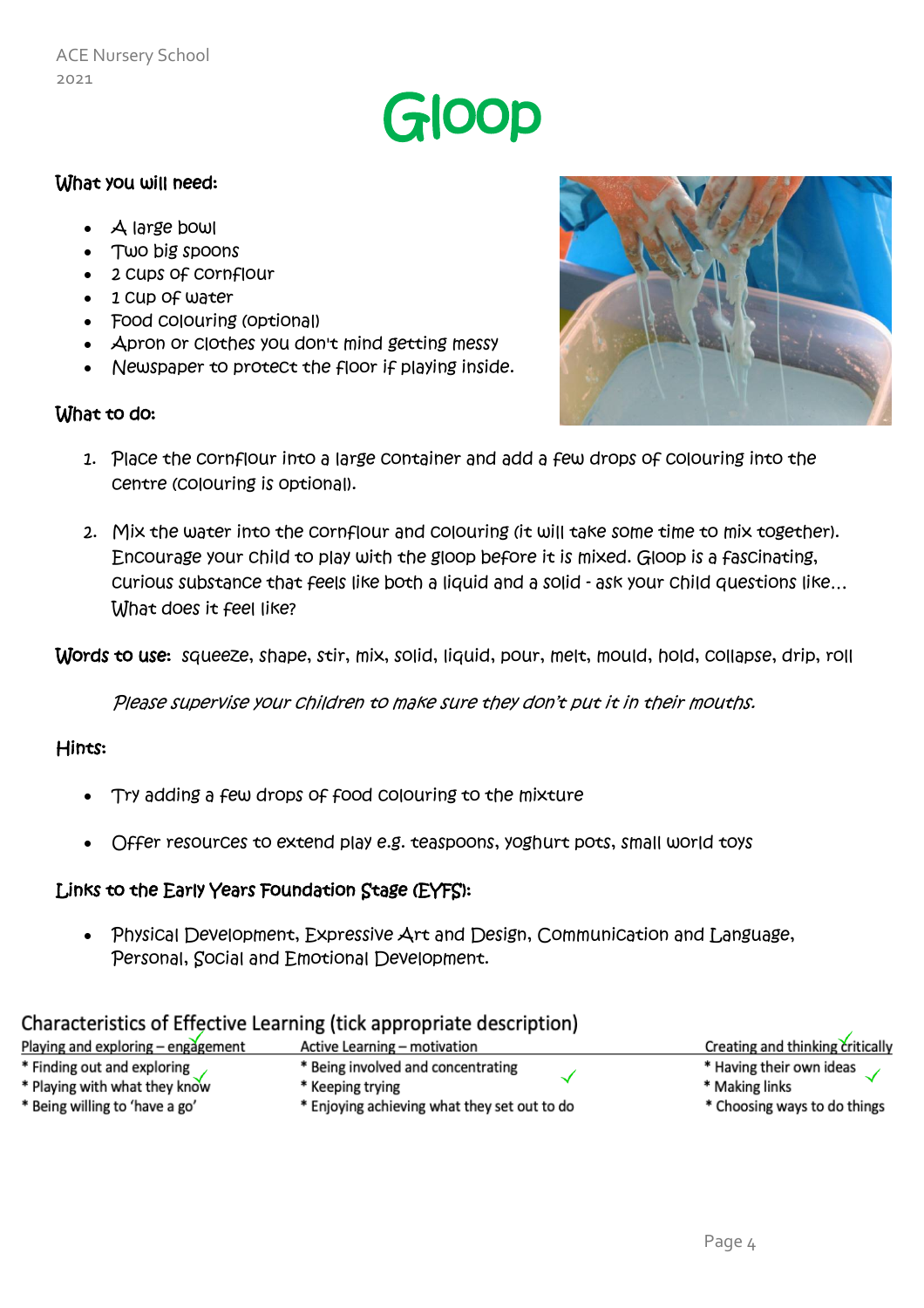### Ice

Before you do these activities, freeze your ice a day in advance so you don't have to spend hours waiting to play with these fun projects.

#### Freezing small world toys:

- You will need to place a toy inside one balloon and fill with water. Once filled, tie a knot in the balloon and place in the freezer.
- Once frozen allow your child to explore the frozen 'egg'. Listen and respond by letting your child take the lead on how to retrieve the toys. Ask questions, such as "what has



happened?", "What can you do to get the toys out of the ice?"….



#### Ice Building:

 You will need multiple ice cube trays of any size. These will be used as building blocks.

 Allow your child to explore and make their own building designs. They may prefer to make large single buildings or create elaborate designs with walls, a roof, and several neighboring houses. The purpose of this Science, Technology, Engineering and Mathematics (STEM) challenge is to allow children to come up with their own individual designs.

#### Hints:

- Use different shaped ice cube trays or silicone muffin cups to stimulate interest.
- Make different coloured cubes with food colouring.
- Add different resources to freeze, for example grass, leaves, lavender, magnets etc.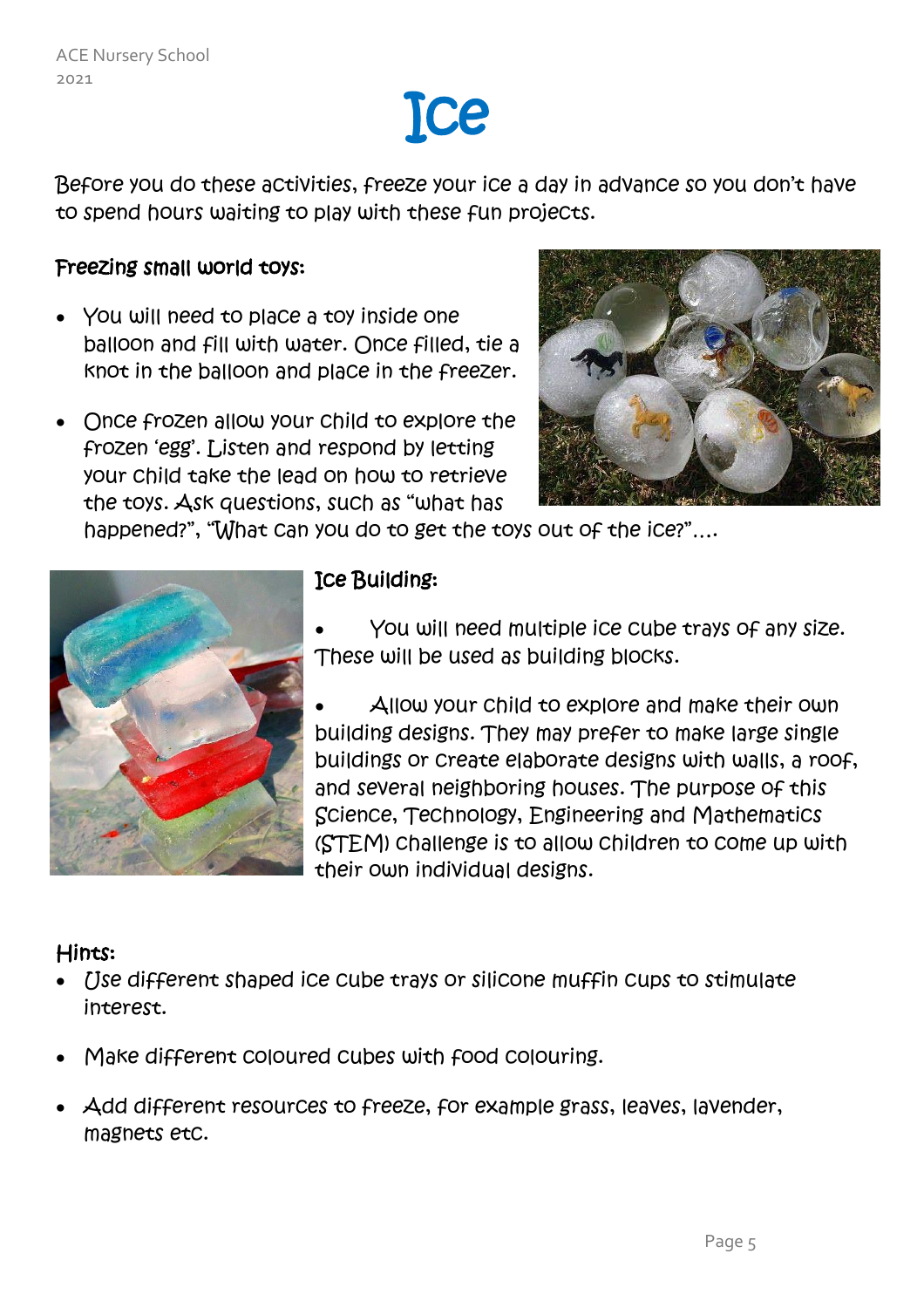#### Words to use: Cold, hard, frozen, icy, water, freeze, melting, slippery, liquid, solid

Be aware of any potential choking hazards when hiding objects in ice.

#### Links to the Early Years Foundation Stage (EYFS):

Physical Development, Understanding the World, Expressive Art and Design, Communication and Language, Personal, Social and Emotional Development and Mathematics

#### Characteristics of Effective Learning (tick appropriate description)

| Playing and exploring - engagement       | Active Learning – motivation                 | Creating and thinking critically |
|------------------------------------------|----------------------------------------------|----------------------------------|
| * Finding out and exploring $\checkmark$ | * Being involved and concentrating           | * Having their own ideas         |
| * Playing with what they know            | * Keeping trying $\checkmark$                | * Making links                   |
| * Being willing to 'have a go'           | * Enjoying achieving what they set out to do | * Choosing ways to do things     |
|                                          |                                              |                                  |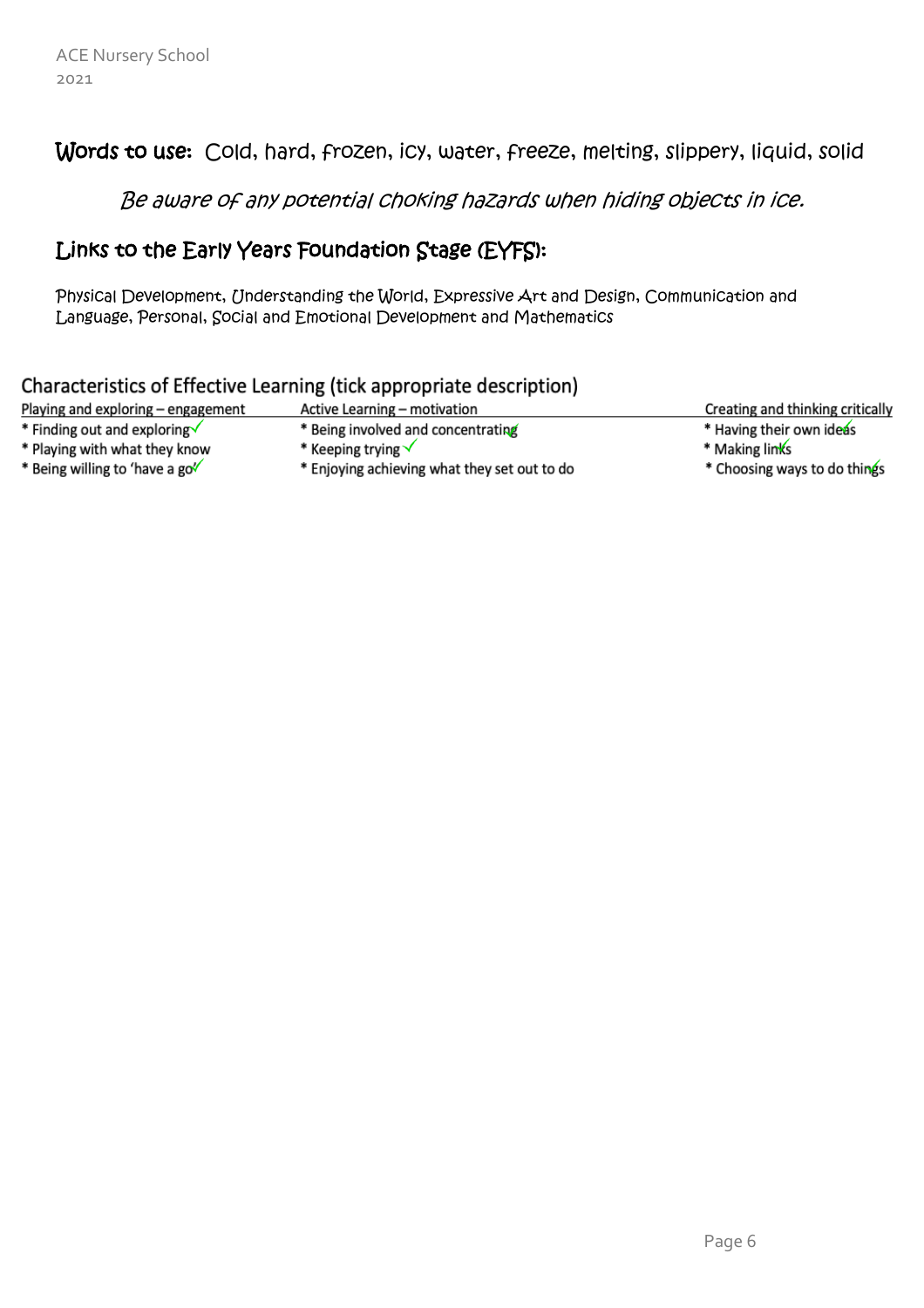## Junk Modelling

Children love designing and making their own models – the act of offering recycled materials to construct with gives children the freedom to build whatever they want with the simple addition of tape (masking tape is easier for the children to use), string and glue.

Start by collecting carboard boxes, tubes, yoghurt pots, corks, lids, lolly sticks etc.

#### Exploring ways of attaching by providing:

- Children's safety scissors
- Sellotape, masking tape, double sided tape
- Glue sticks
- PVA glue and spreaders
- String
- Paint

#### Hints:



- Let your child be the one to decide what they are making and what resources they need.
- STEM Using different types of recycled objects enables children to learn about basic properties of everyday materials through a hands-on approach. They are learning by doing – ask questions "can you cut it?", "is it strong?" these questions offer experience with manipulating and understanding materials.

Words to use: make, model, cut, attach, shape, stick, together, tape, fit, connect, big, small, join, glue

Please supervise your child with scissors and be aware of any choking hazards. Links to the Early Years Foundation Stage (EYFS):

Physical Development, Understanding the world, Expressive Art and Design, Communication and Language, Personal, Social and Emotional Development and Mathematics

| Characteristics of Effective Learning (tick appropriate description) |                                              |  |                                        |
|----------------------------------------------------------------------|----------------------------------------------|--|----------------------------------------|
| Playing and exploring - engagement                                   | Active Learning – motivation                 |  | Creating and thinking critically       |
| * Finding out and exploring $\checkmark$                             | * Being involved and concentrating $\sqrt{}$ |  | * Having their own ideas $\checkmark$  |
| * Playing with what they know $\checkmark$                           | * Keeping trying                             |  | * Making links $\checkmark$            |
| * Being willing to 'have a go'                                       | * Enjoying achieving what they set out to do |  | * Choosing ways to do things $\sqrt{}$ |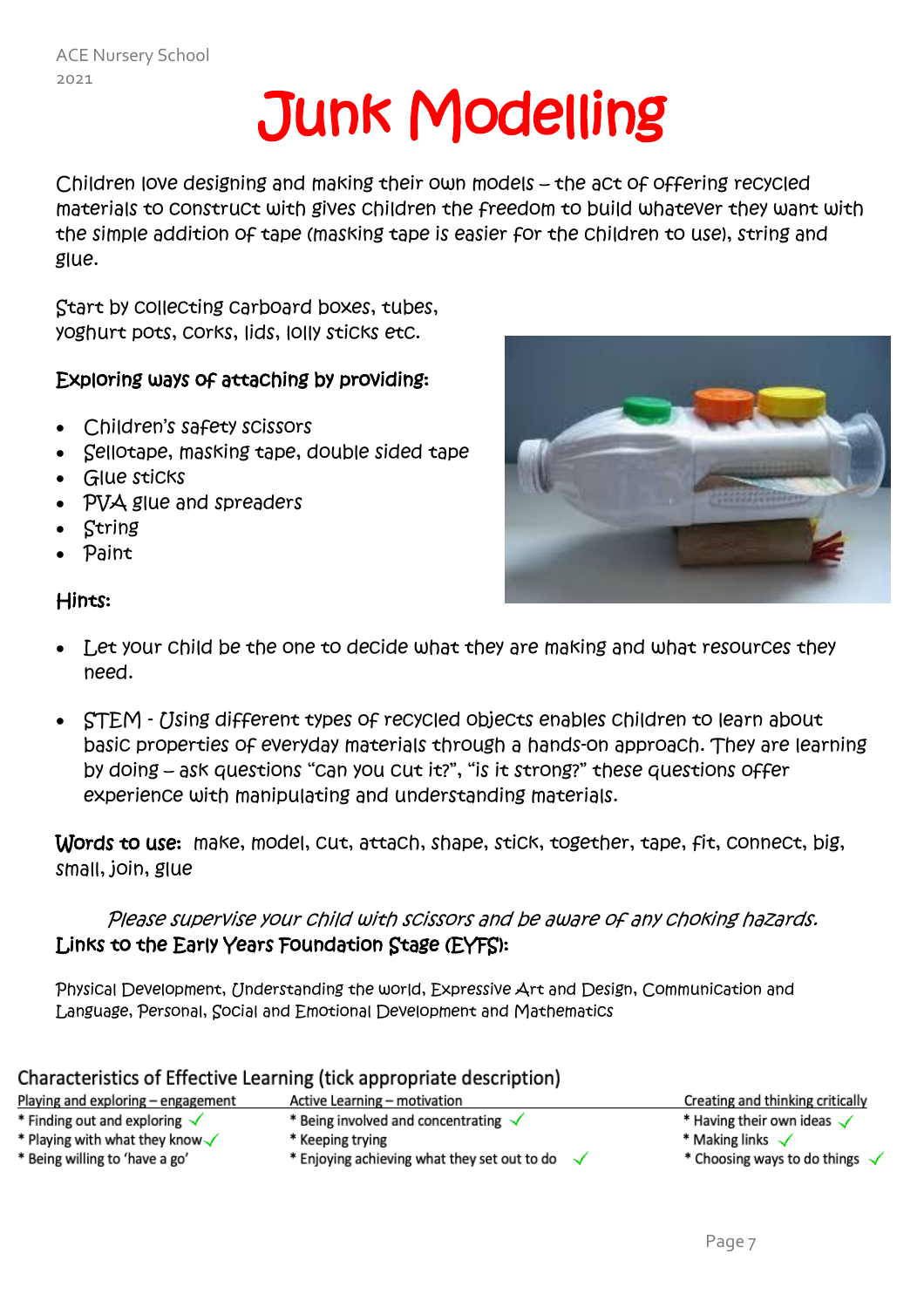## 'Mud'

This open-ended nature of mud play provides opportunities for children to form ideas, problem solve, be creative and most importantly, have fun!

#### How to make play 'mud':

- 2 tablespoons cocoa powder
- 2 cups flour
- 2 cups water
- Simply mix all ingredients together in a big tray and stir well - the children can now play with the play mud

#### How to make real mud paint:

- Collect some soil from the garden and water
- Food colouring or powdered paint
- Paint brushes
- Add a large scoop of soil to each container and sprinkle the choice of colour over the top. Then add a small amount of water and stir. Add more water if needed. Once the mud paint is mixed up you can begin to paint!

#### Hints:

- Try adding small world toys, bowls, spoons etc. to extend play.
- Experiment using lots of different colours and different sized paintbrushes.
- Have a go at painting with natural resources (a stick, pinecone etc).
- Set up a mud kitchen in your garden or nearby park.
- Celebrate International Mud Day on 29/6/2021 by planting some seeds.

Words to use: sticky, dark, thick, soil, mud, brown, splat, wet, dry, colour, nature